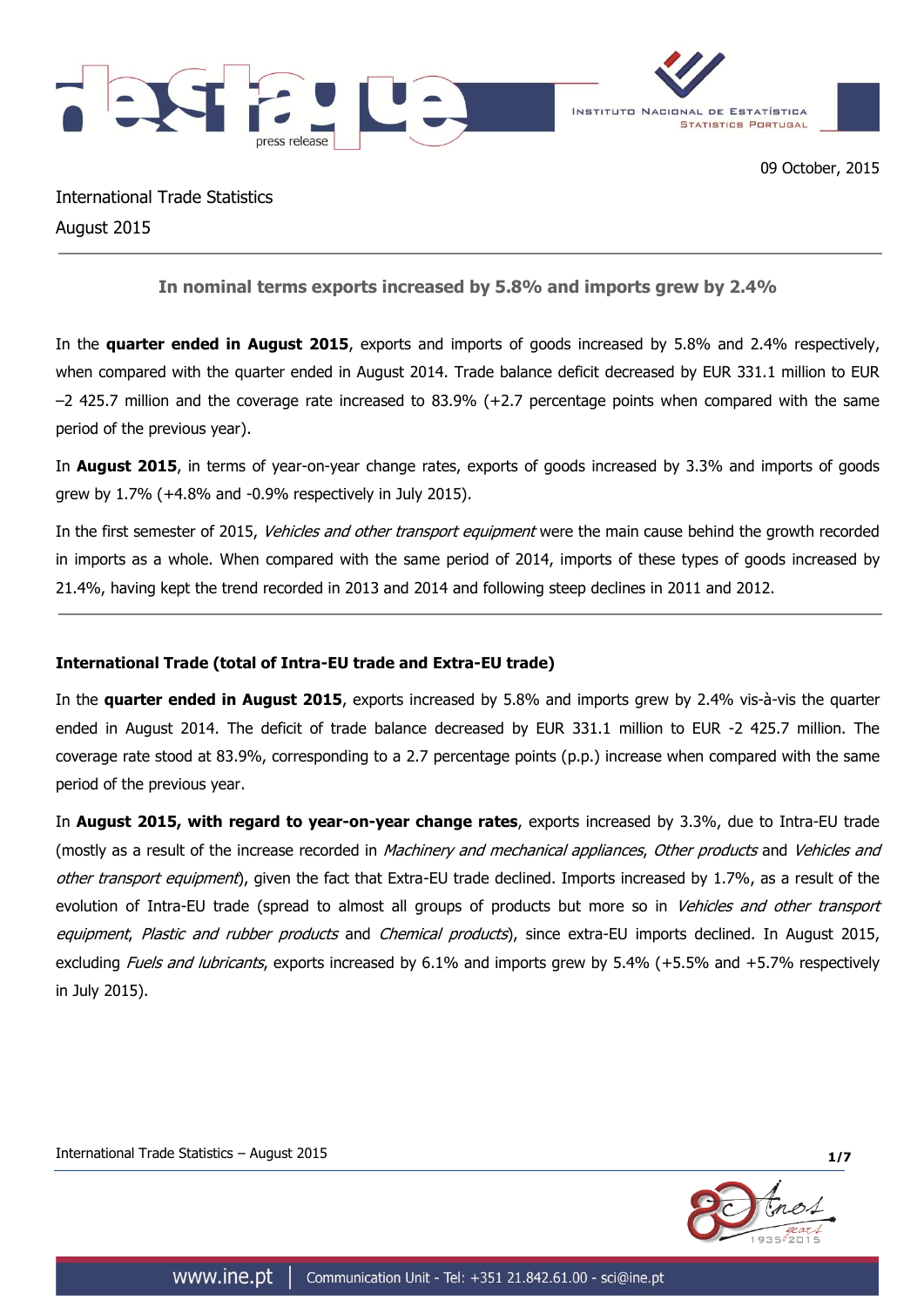



**With regard to month-on-month change rates**, in **August 2015**, exports decreased by 28.8%, mainly due to the evolution in Intra-EU trade (mirroring the reduction recorded in almost all groups of products but more so in Vehicles and other transport equipment and Machinery and mechanical appliances). Imports decreased by 21.9%, essentially due to the decline in Intra-EU trade (recorded in almost all groups of products, especially in *Vehicles and other* transport equipment, Machinery and mechanical appliances and Base metals). In August, the International Trade of goods traditionally records a slowdown when compared with the previous month, as a consequence of the seasonal shutdown of several enterprises in the holiday period.

| <b>GLOBAL DATA</b>                    |            |                                   |               |  |  |  |  |
|---------------------------------------|------------|-----------------------------------|---------------|--|--|--|--|
| <b>GLOBAL DATA</b>                    | € Million  | <b>GROWTH</b><br><b>RATE</b>      |               |  |  |  |  |
|                                       |            | JUN 14 to AUG 14 JUN 15 to AUG 15 | $\frac{0}{0}$ |  |  |  |  |
| <b>INTERNATIONAL</b>                  |            |                                   |               |  |  |  |  |
| Exports (FOB)                         | 11 912.0   | 12 601.2                          | 5.8           |  |  |  |  |
| Imports (CIF)                         | 14 668.8   | 15 026.9                          | 2.4           |  |  |  |  |
| <b>Trade Balance</b>                  | $-2756.8$  | $-2$ 425.7                        |               |  |  |  |  |
| Coverage rate (%)                     | 81.2       | 83.9                              |               |  |  |  |  |
| <b>INTRA-EU</b>                       |            |                                   |               |  |  |  |  |
| Exports (FOB)                         | 8 3 8 1.9  | 8 9 5 0.0                         | 6.8           |  |  |  |  |
| Imports (CIF)                         | 10 532.7   | 11 359.5                          | 7.8           |  |  |  |  |
| <b>Trade Balance</b>                  | $-2$ 150.9 | $-2409.5$                         |               |  |  |  |  |
| Coverage rate (%)                     | 79.6       | 78.8                              |               |  |  |  |  |
| <b>EURO ZONE</b>                      |            |                                   |               |  |  |  |  |
| Exports (FOB)                         | 7 010.9    | 7 501.3                           | 7.0           |  |  |  |  |
| Imports (CIF)                         | 9 572.5    | 10 349.2                          | 8.1           |  |  |  |  |
| <b>Trade Balance</b>                  | $-2561.6$  | $-2847.9$                         |               |  |  |  |  |
| Coverage rate (%)                     | 73.2       | 72.5                              |               |  |  |  |  |
| <b>EXTRA-EU</b>                       |            |                                   |               |  |  |  |  |
| Exports (FOB)                         | 3 530.1    | 3 651.2                           | 3.4           |  |  |  |  |
| Imports (CIF)                         | 4 136.0    | 3 667.4                           | $-11.3$       |  |  |  |  |
| <b>Trade Balance</b>                  | $-605.9$   | $-16.2$                           |               |  |  |  |  |
| Coverage rate (%)                     | 85.4       | 99.6                              |               |  |  |  |  |
| <b>EXCLUDING FUELS AND LUBRICANTS</b> |            |                                   |               |  |  |  |  |
| Exports (FOB)                         | 2 9 3 3.5  | 3 104.1                           | 5.8           |  |  |  |  |
| Imports (CIF)                         | 1 980.0    | 2 089.2                           | 5.5           |  |  |  |  |
| <b>Trade Balance</b>                  | 953.5      | 1 0 1 4 .9                        |               |  |  |  |  |
| Coverage rate (%)                     | 148.2      | 148.6                             |               |  |  |  |  |

## **Intra-EU trade**

In the **quarter ended in August 2015**, Intra-EU exports increased by 6.8% and Intra-EU imports grew by 7.8%, **visà-vis the quarter ended in August 2014**, with a corresponding coverage rate of 78.8% and a deficit of EUR 2 409.5 million.

In **August 2015**, Intra-EU exports increased by 5.1% **vis-à-vis August 2014** (+5.6% in the previous month), mostly due to the increase recorded in Machinery and mechanical appliances, Other products (mostly Cigars, cheroots and cigarillos and Seats) and Vehicles and other transport equipment (with the emphasis on Parts and accessories for motor

International Trade Statistics – August 2015 **2/7**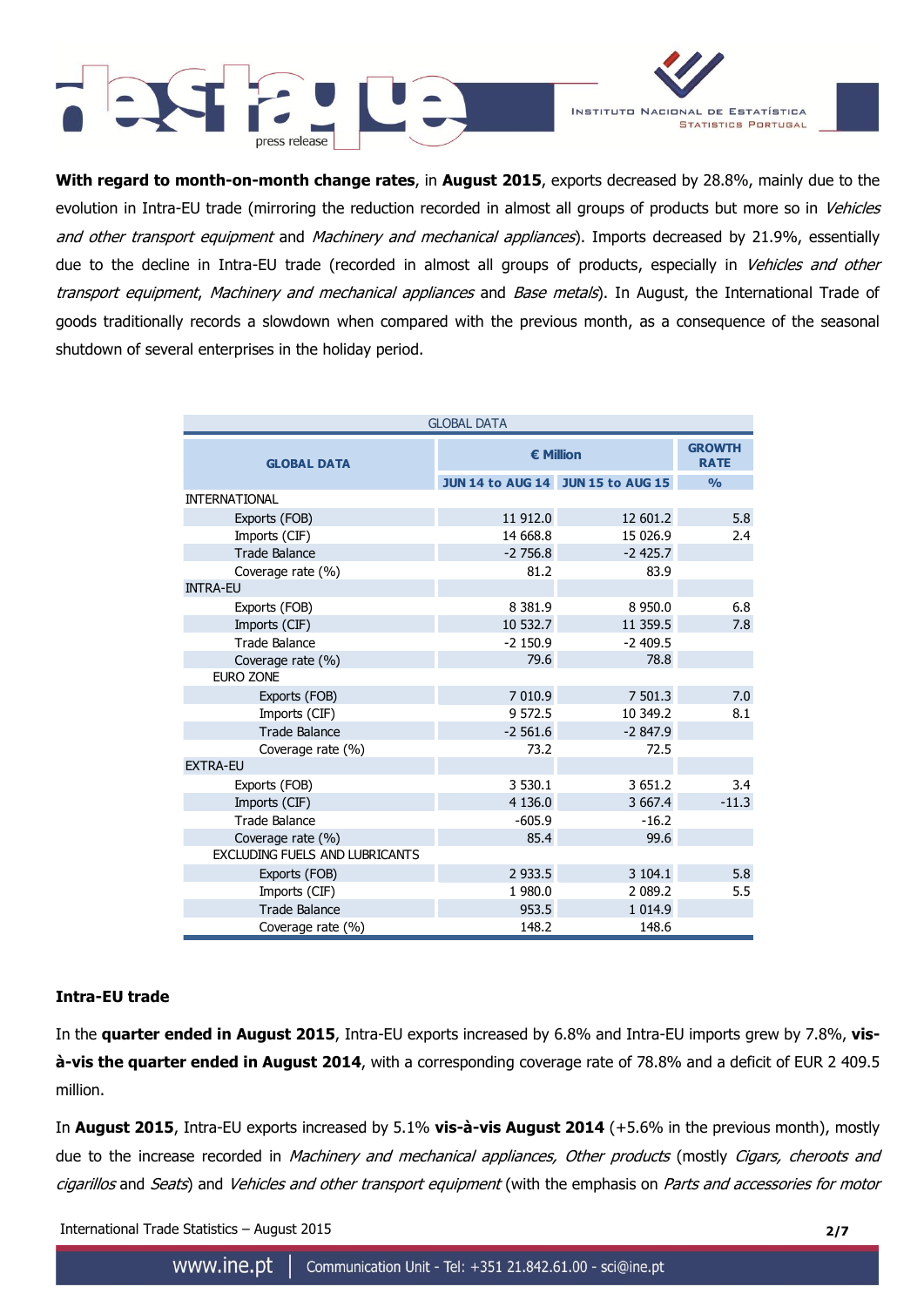



vehicles and Passenger motor cars). Intra-EU imports increased by 4.3% (+4.2% in the previous month), reflecting the evolution of almost all groups of products but more so in *Vehicles and other transport equipment* (mostly *Parts and* accessories for motor vehicles), Plastic and rubber products and Chemical products (essentially Medicaments).

**When compared to the previous month**, Intra-EU exports fell by 32.1% in **August 2015**, a performance recorded in almost all groups of products but more so in Vehicles and other transport equipment (with the emphasis on Passenger motor cars and Parts and accessories for motor vehicles) and Machinery and mechanical appliances. Intra-EU imports decreased by 24.7%, a result of the reduction in almost all groups of products, especially in Vehicles and other transport equipment (mostly Passenger motor cars and Parts and accessories for motor vehicles), Machinery and mechanical appliances and Base metals.

### **Extra-EU trade**

In the **quarter ended in August 2015**, **vis-à-vis the quarter ended in August 2014**, Extra-EU exports increased by 3.4% and imports decreased by 11.3%, which resulted in a deficit of EUR 16.2 million and a coverage rate of 99.6%. Excluding *Fuels and lubricants*, Extra-EU exports grew by 5.8% and Extra-EU imports increased by 5.5%. Extra-EU trade balance, excluding these types of products, accounted for a EUR 1 014.9 million surplus, corresponding to a coverage rate of 148.6%.

In **August 2015**, exports to Third Countries decreased by 0.5% **in comparison with August 2014** (+2.9% in the previous month), mostly reflecting the performance of Mineral fuels (mainly Fuel oils obtained from bituminous materials) and Base metals (especially Bars and rods, of iron or non-alloy steel and Structures and parts of structures of iron or steel). Imports decreased by 4.8% (-14.5% in the previous month), mainly due to *Mineral fuels* (as a result of the evolution of the crude import prices and the reduction in the purchase of *Fuel oils*).

In **August 2015**, when referring to the **month-on-month rate changes**, Extra-EU exports decreased by 20.3% **visà-vis July 2015** due to the performance of almost all groups of products, with the emphasis on *Mineral fuels* (mainly Motor spirit and Gas oils), Vehicles and other transport equipment (mostly Passenger motor) and Wood and cork (essentially Articles of natural cork and Agglomerated cork). Imports decreased by 12.9%, as a result of the generalized performance of all groups of products, especially in Mineral fuels (namely Fuel oils of petroleum or bituminous minerals and Petroleum oils and oils obtained from bituminous minerals, crude), Textiles materials (Cotton yarn other than sewing thread) and Plastic and rubber products (mostly Polypropylene, in primary forms and Polymers of ethylene, in primary forms and Synthetic rubber and factice derived from oils).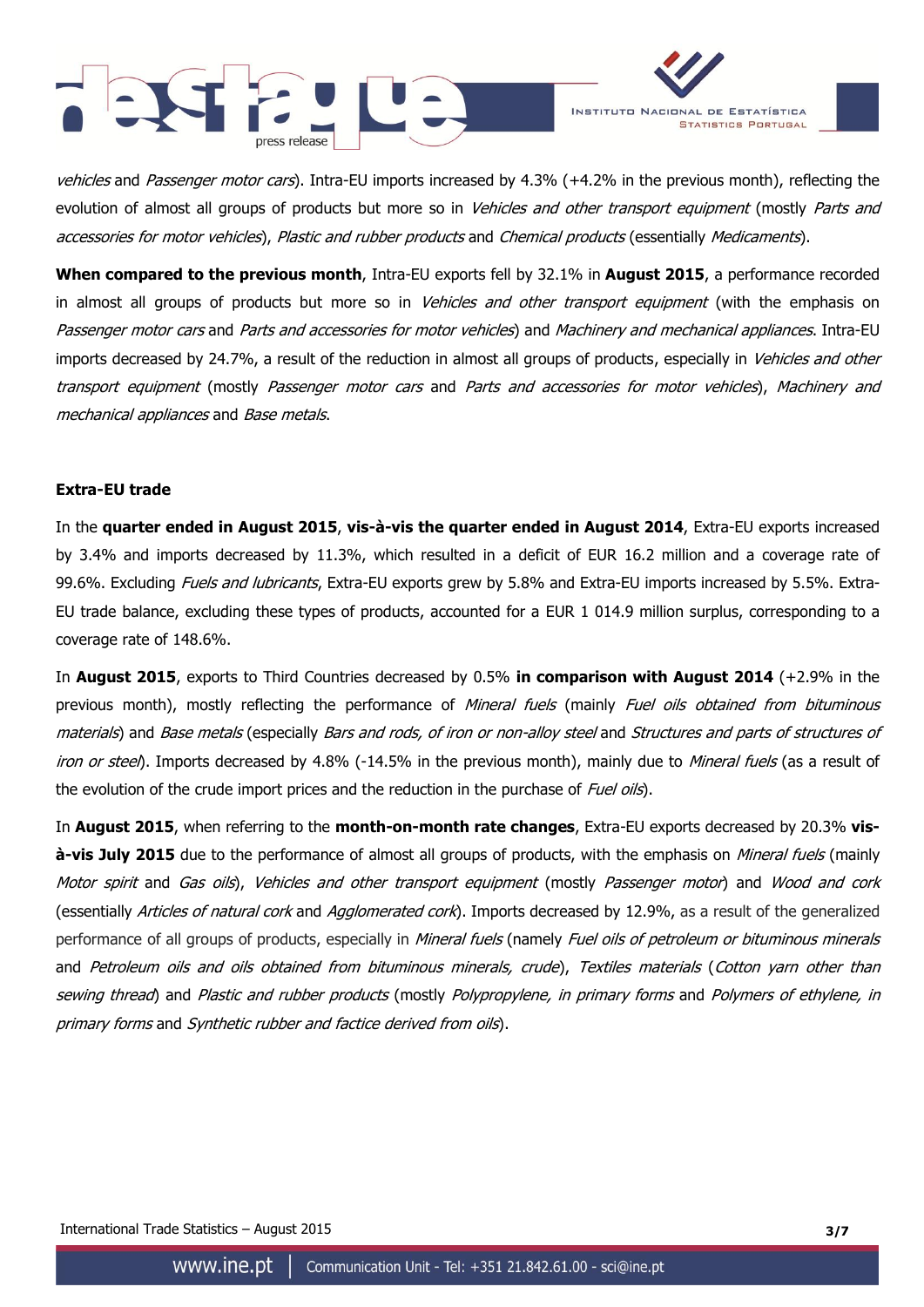

| MONTHLY DATA - EXPORTS |                      |                                 |                  |                    |                                        |         |                  |                           |         |                    |                  |                           |
|------------------------|----------------------|---------------------------------|------------------|--------------------|----------------------------------------|---------|------------------|---------------------------|---------|--------------------|------------------|---------------------------|
|                        | <b>INTERNATIONAL</b> |                                 |                  | <b>INTRA-EU</b>    |                                        |         |                  | <b>EXTRA-EU</b>           |         |                    |                  |                           |
|                        |                      | <b>GROWTH RATE</b><br>€ Million |                  |                    | <b>GROWTH RATE</b><br><b>€ Million</b> |         |                  | € Million                 |         | <b>GROWTH RATE</b> |                  |                           |
| <b>MONTH</b>           |                      |                                 |                  | O <sub>0</sub>     | $\frac{0}{0}$                          |         | $\frac{0}{0}$    |                           |         |                    |                  |                           |
|                        | 2014                 | 2015                            | Year-on-<br>year | Month-to-<br>month | 2014                                   | 2015    | Year-on-<br>year | <b>Month-to-</b><br>month | 2014    | 2015               | Year-on-<br>year | <b>Month-to-</b><br>month |
| <b>TOTAL</b>           | 48 105               | 33 278                          |                  |                    | 34 099                                 | 24 084  |                  |                           | 14 006  | 9 1 9 5            |                  |                           |
| <b>JANUARY</b>         | 3 9 2 0              | 3788                            | $-3.4$           | 2.4                | 2868                                   | 2 8 1 2 | $-2.0$           | 10.4                      | 1 0 5 2 | 976                | $-7.2$           | $-15.2$                   |
| <b>FEBRUARY</b>        | 3817                 | 3 9 7 3                         | 4.1              | 4.9                | 2 761                                  | 2 9 3 8 | 6.4              | 4.5                       | 1 0 5 6 | 1 0 3 4            | $-2.0$           | 6.0                       |
| <b>MARCH</b>           | 3 9 4 8              | 4 4 0 8                         | 11.7             | 11.0               | 2843                                   | 3 1 8 3 | 12.0             | 8.4                       | 1 1 0 5 | 1 2 2 4            | 10.8             | 18.4                      |
| <b>APRIL</b>           | 3887                 | 4 2 5 8                         | 9.5              | $-3.4$             | 2 8 0 5                                | 3 0 8 5 | 10.0             | $-3.1$                    | 1 0 8 2 | 1 1 7 3            | 8.4              | $-4.2$                    |
| MAY                    | 4 0 9 7              | 4 2 5 1                         | 3.8              | $-0.2$             | 2 9 2 7                                | 3 1 1 5 | 6.4              | 1.0                       | 1 1 7 0 | 1 1 3 6            | $-2.9$           | $-3.1$                    |
| <b>JUNE</b>            | 4 1 9 2              | 4 5 6 1                         | 8.8              | 7.3                | 3 0 0 3                                | 3 2 8 3 | 9.3              | 5.4                       | 1 1 8 9 | 1 2 7 8            | 7.5              | 12.5                      |
| <b>JULY</b>            | 4 4 8 1              | 4 6 9 6                         | 4.8              | 2.9                | 3 1 9 7                                | 3 3 7 5 | 5.6              | 2.8                       | 1 2 8 3 | 1 3 2 0            | 2.9              | 3.3                       |
| <b>AUGUST</b>          | 3 2 3 9              | 3 3 4 4                         | 3.3              | $-28.8$            | 2 1 8 1                                | 2 2 9 2 | 5.1              | $-32.1$                   | 1 0 5 8 | 1 0 5 3            | $-0.5$           | $-20.3$                   |
| <b>SEPTEMBER</b>       | 4 0 7 6              |                                 |                  |                    | 2897                                   |         |                  |                           | 1 1 7 9 |                    |                  |                           |
| <b>OCTOBER</b>         | 4 6 31               |                                 |                  |                    | 3 1 2 1                                |         |                  |                           | 1 509   |                    |                  |                           |
| <b>NOVEMBER</b>        | 4 1 1 8              |                                 |                  |                    | 2 9 4 6                                |         |                  |                           | 1 1 7 2 |                    |                  |                           |
| <b>DECEMBER</b>        | 3699                 |                                 |                  |                    | 2 5 4 7                                |         |                  |                           | 1 1 5 1 |                    |                  |                           |



International Trade Statistics – August 2015 **4/7**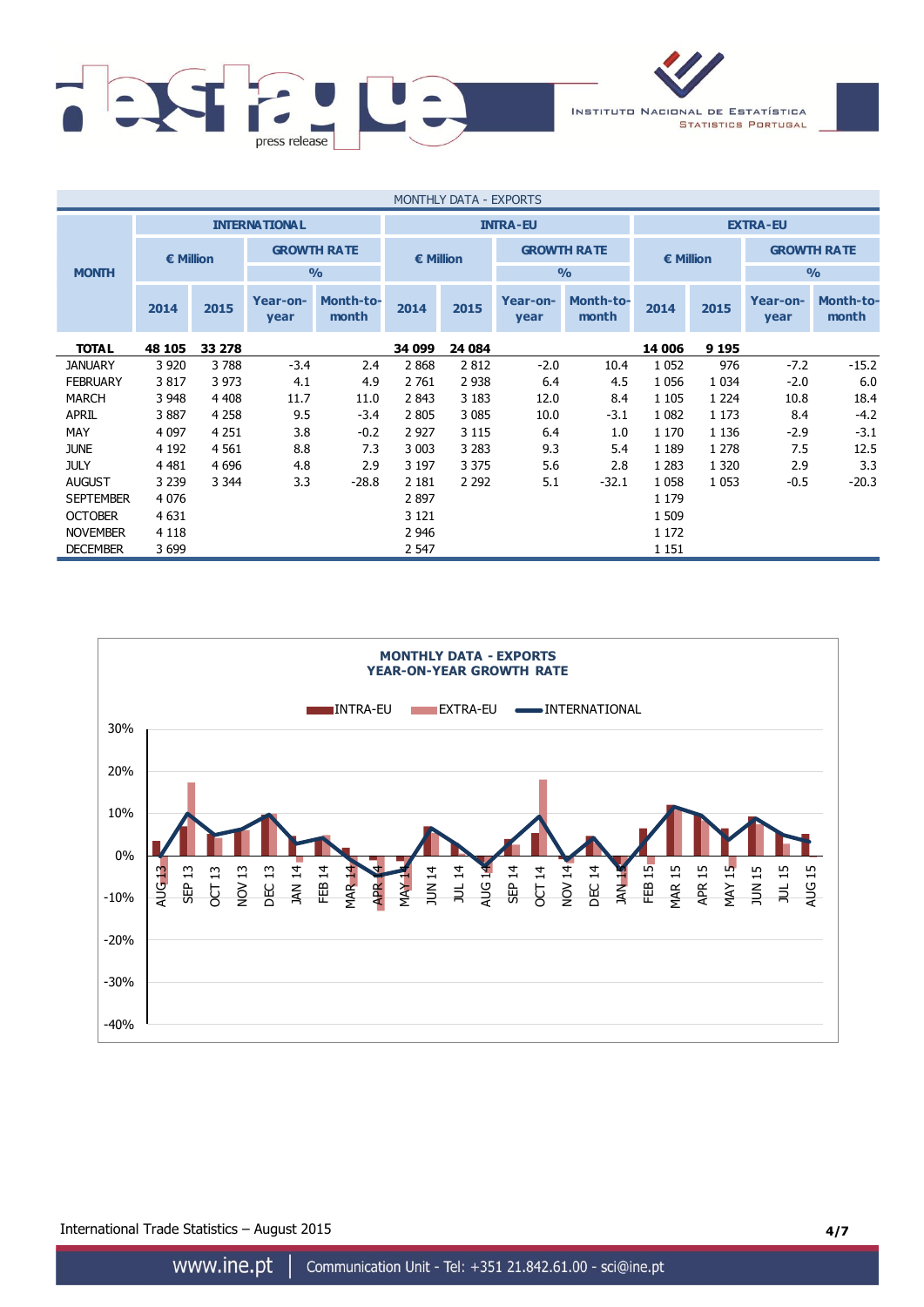

| MONTHLY DATA - IMPORTS |                      |         |                  |                           |                                                  |         |                  |                           |               |         |                    |                           |
|------------------------|----------------------|---------|------------------|---------------------------|--------------------------------------------------|---------|------------------|---------------------------|---------------|---------|--------------------|---------------------------|
|                        | <b>INTERNATIONAL</b> |         |                  | <b>INTRA-EU</b>           |                                                  |         |                  | <b>EXTRA-EU</b>           |               |         |                    |                           |
|                        | <b>€ Million</b>     |         |                  | <b>GROWTH RATE</b>        | <b>GROWTH RATE</b><br>€ Million<br>$\frac{0}{0}$ |         |                  |                           | € Million     |         | <b>GROWTH RATE</b> |                           |
| <b>MONTH</b>           |                      |         |                  | $\frac{0}{0}$             |                                                  |         |                  |                           | $\frac{0}{0}$ |         |                    |                           |
|                        | 2014                 | 2015    | Year-on-<br>year | <b>Month-to-</b><br>month | 2014                                             | 2015    | Year-on-<br>year | <b>Month-to-</b><br>month | 2014          | 2015    | Year-on-<br>year   | <b>Month-to-</b><br>month |
| <b>TOTAL</b>           | 58 976               | 39 838  |                  |                           | 44 102                                           | 30 286  |                  |                           | 14 874        | 9551    |                    |                           |
| <b>JANUARY</b>         | 4 9 12               | 4 4 2 1 | $-10.0$          | $-7.0$                    | 3 4 7 4                                          | 3 3 9 2 | $-2.4$           | $-5.7$                    | 1 4 3 7       | 1 0 2 9 | $-28.4$            | $-11.1$                   |
| <b>FEBRUARY</b>        | 4 6 4 5              | 4 4 8 0 | $-3.6$           | 1.3                       | 3 5 2 5                                          | 3 5 4 5 | 0.6              | 4.5                       | 1 1 1 9       | 935     | $-16.5$            | $-9.2$                    |
| MARCH                  | 4 7 5 0              | 5 3 1 5 | 11.9             | 18.7                      | 3 7 7 0                                          | 4 1 3 0 | 9.6              | 16.5                      | 981           | 1 1 8 5 | 20.9               | 26.9                      |
| <b>APRIL</b>           | 4 5 4 4              | 5 2 4 3 | 15.4             | $-1.4$                    | 3 5 7 6                                          | 3 9 7 5 | 11.2             | $-3.7$                    | 968           | 1 2 6 7 | 30.9               | 6.9                       |
| MAY                    | 5 0 23               | 5 3 5 2 | 6.6              | 2.1                       | 3 6 9 2                                          | 3 8 8 4 | 5.2              | $-2.3$                    | 1 3 3 1       | 1 4 6 8 | 10.3               | 15.8                      |
| <b>JUNE</b>            | 5 0 6 6              | 5 4 0 5 | 6.7              | 1.0                       | 3 607                                            | 4 1 4 1 | 14.8             | 6.6                       | 1459          | 1 2 6 4 | $-13.4$            | $-13.9$                   |
| <b>JULY</b>            | 5454                 | 5 4 0 2 | $-0.9$           | $-0.1$                    | 3 9 5 2                                          | 4 1 1 8 | 4.2              | $-0.6$                    | 1 501         | 1 2 8 4 | $-14.5$            | 1.6                       |
| <b>AUGUST</b>          | 4 1 4 9              | 4 2 2 0 | 1.7              | $-21.9$                   | 2 9 7 4                                          | 3 1 0 1 | 4.3              | $-24.7$                   | 1 1 7 6       | 1 1 1 9 | $-4.8$             | $-12.9$                   |
| <b>SEPTEMBER</b>       | 5 2 3 8              |         |                  |                           | 3 9 5 7                                          |         |                  |                           | 1 2 8 1       |         |                    |                           |
| <b>OCTOBER</b>         | 5 5 0 6              |         |                  |                           | 4 1 8 7                                          |         |                  |                           | 1 3 1 9       |         |                    |                           |
| <b>NOVEMBER</b>        | 4 9 3 7              |         |                  |                           | 3792                                             |         |                  |                           | 1 1 4 5       |         |                    |                           |
| <b>DECEMBER</b>        | 4 7 5 4              |         |                  |                           | 3 5 9 6                                          |         |                  |                           | 1 1 5 7       |         |                    |                           |



International Trade Statistics – August 2015 **5/7**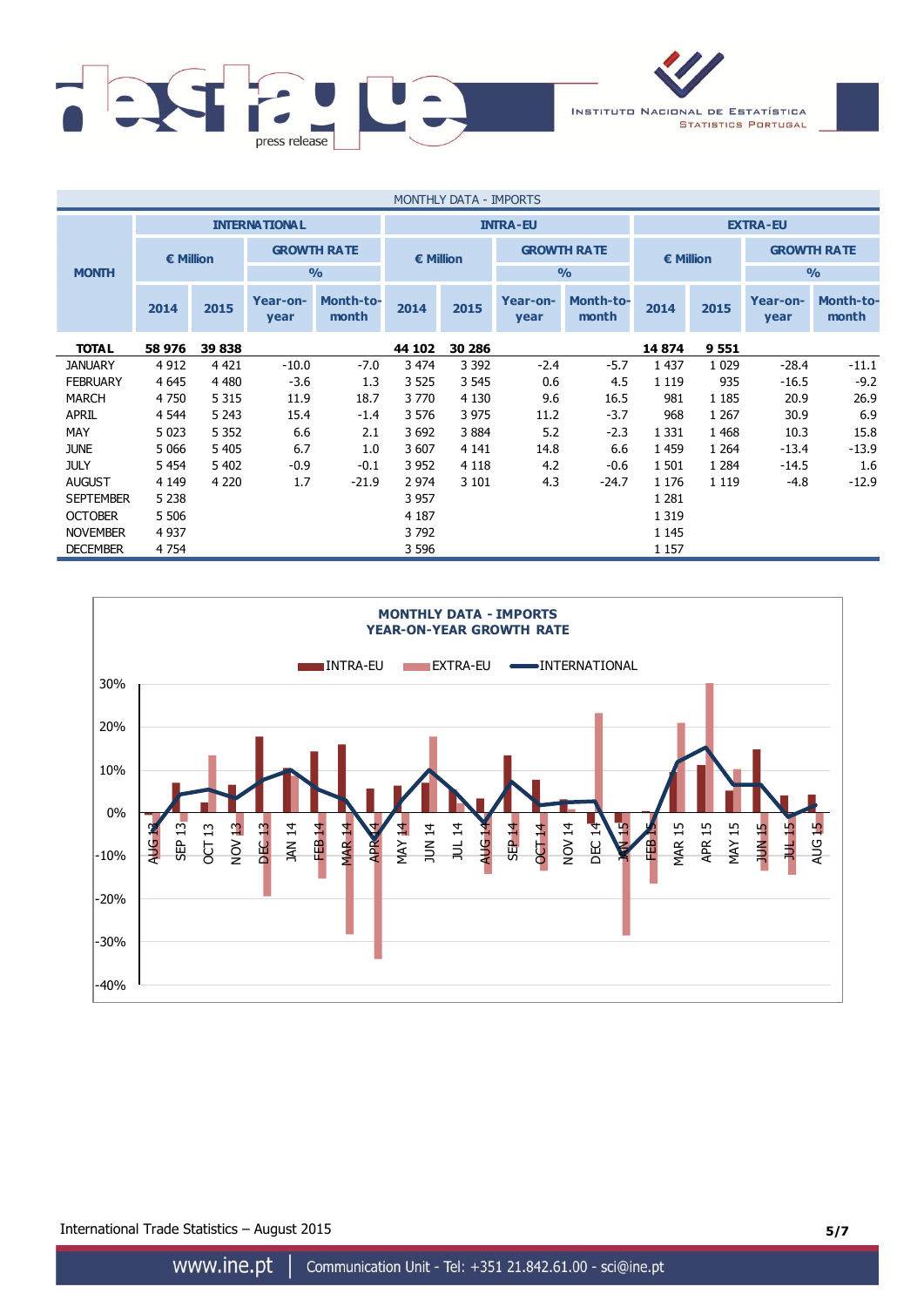



### **Broad Economic Categories**

In the **quarter ended in August 2015, in comparison with the quarter ended in August 2014**, with regard to **exports** the largest increases were recorded in *Transport equipment and accessories* (+10.8%), Food and beverages (+8.2%) and *Industrial supplies* (+7.5%). There was a decrease in *Fuels and lubricants* (-10.7%).

As far as **imports** are concerned, there were increases in all categories except in Fuels and lubricants (-24.2%). The largest increases occurred in *Consumer goods* and *Transport equipment and accessories*: +10.5% in both categories.

|                                                       | <b>GLOBAL DATA</b>                          |                |                              |                                             |               |                              |  |
|-------------------------------------------------------|---------------------------------------------|----------------|------------------------------|---------------------------------------------|---------------|------------------------------|--|
|                                                       | <b>INTERNATIONAL</b>                        |                |                              |                                             |               |                              |  |
|                                                       |                                             | <b>EXPORTS</b> |                              | <b>IMPORTS</b>                              |               |                              |  |
| <b>BROAD ECONOMIC CATEGORIES</b>                      | € Million                                   |                | <b>GROWTH</b><br><b>RATE</b> | € Million                                   |               | <b>GROWTH</b><br><b>RATE</b> |  |
|                                                       | <b>JUN 14 to JUN 15 to</b><br><b>AUG 14</b> | <b>AUG 15</b>  | O/2                          | <b>JUN 14 to JUN 15 to</b><br><b>AUG 14</b> | <b>AUG 15</b> | $\frac{0}{0}$                |  |
| <b>FOOD AND BEVERAGES</b>                             | 1 1 7 7                                     | 1 2 7 4        | 8.2                          | 1974                                        | 2 0 8 3       | 5.5                          |  |
| PRIMARY                                               | 312                                         | 374            | 20.2                         | 816                                         | 810           | $-0.8$                       |  |
| <b>PROCESSED</b>                                      | 866                                         | 900            | 4.0                          | 1 1 5 8                                     | 1 2 7 3       | 10.0                         |  |
| INDUSTRIAL SUPPLIES NOT ELSEWHERE SPECIFIED           | 3867                                        | 4 1 5 9        | 7.5                          | 3 9 9 2                                     | 4 4 0 1       | 10.2                         |  |
| PRIMARY                                               | 344                                         | 313            | $-8.8$                       | 419                                         | 437           | 4.4                          |  |
| <b>PROCESSED</b>                                      | 3 5 2 4                                     | 3845           | 9.1                          | 3 5 7 3                                     | 3 9 64        | 10.9                         |  |
| <b>FUELS AND LUBRICANTS</b>                           | 1 1 9 3                                     | 1 0 6 4        | $-10.7$                      | 2 8 0 9                                     | 2 1 3 0       | $-24.2$                      |  |
| PRIMARY                                               | $\Omega$                                    | $\Omega$       | $-7.9$                       | 2 0 4 2                                     | 1682          | $-17.6$                      |  |
| <b>PROCESSED</b>                                      | 1 1 9 2                                     | 1 0 6 4        | $-10.7$                      | 767                                         | 447           | $-41.7$                      |  |
| CAPITAL GOODS, AND PARTS AND ACCESSORIES THEREOF (1)  | 1 4 8 7                                     | 1 579          | 6.2                          | 2 0 3 1                                     | 2 1 4 4       | 5.6                          |  |
| CAPITAL GOODS (EXCEPT TRANSPORT EQUIPMENT)            | 914                                         | 944            | 3.3                          | 1 2 5 3                                     | 1 3 2 6       | 5.8                          |  |
| PARTS AND ACCESSORIES                                 | 573                                         | 634            | 10.7                         | 778                                         | 818           | 5.2                          |  |
| TRANSPORT EOUIPMENT AND PARTS AND ACCESSORIES THEREOF | 1 6 4 4                                     | 1821           | 10.8                         | 1757                                        | 1 9 4 3       | 10.5                         |  |
| PASSENGER MOTOR CARS                                  | 459                                         | 485            | 5.6                          | 594                                         | 781           | 31.5                         |  |
| <b>OTHER</b>                                          | 260                                         | 255            | $-1.6$                       | 334                                         | 200           | $-40.0$                      |  |
| PARTS AND ACCESSORIES                                 | 926                                         | 1 0 8 1        | 16.8                         | 830                                         | 962           | 15.9                         |  |
| CONSUMER GOODS NOT ELSEWHERE SPECIFIED                | 2 5 2 1                                     | 2 6 9 0        | 6.7                          | 2 104                                       | 2 3 2 4       | 10.5                         |  |
| <b>DURABLE</b>                                        | 289                                         | 312            | 7.9                          | 321                                         | 353           | 10.2                         |  |
| <b>SEMI-DURABLE</b>                                   | 1 4 8 2                                     | 1 5 4 1        | 4.0                          | 845                                         | 916           | 8.5                          |  |
| <b>NON-DURABLE</b>                                    | 750                                         | 837            | 11.7                         | 939                                         | 1 0 5 4       | 12.3                         |  |
| <b>GOODS NOT ELSEWHERE SPECIFIED</b>                  | 22                                          | 13             | $-40.4$                      | $\overline{2}$                              | 3             | 49.6                         |  |
| (1) - EXCEPT TRANSPORT EQUIPMENT                      |                                             |                |                              |                                             |               |                              |  |

International Trade Statistics – August 2015 **6/7**